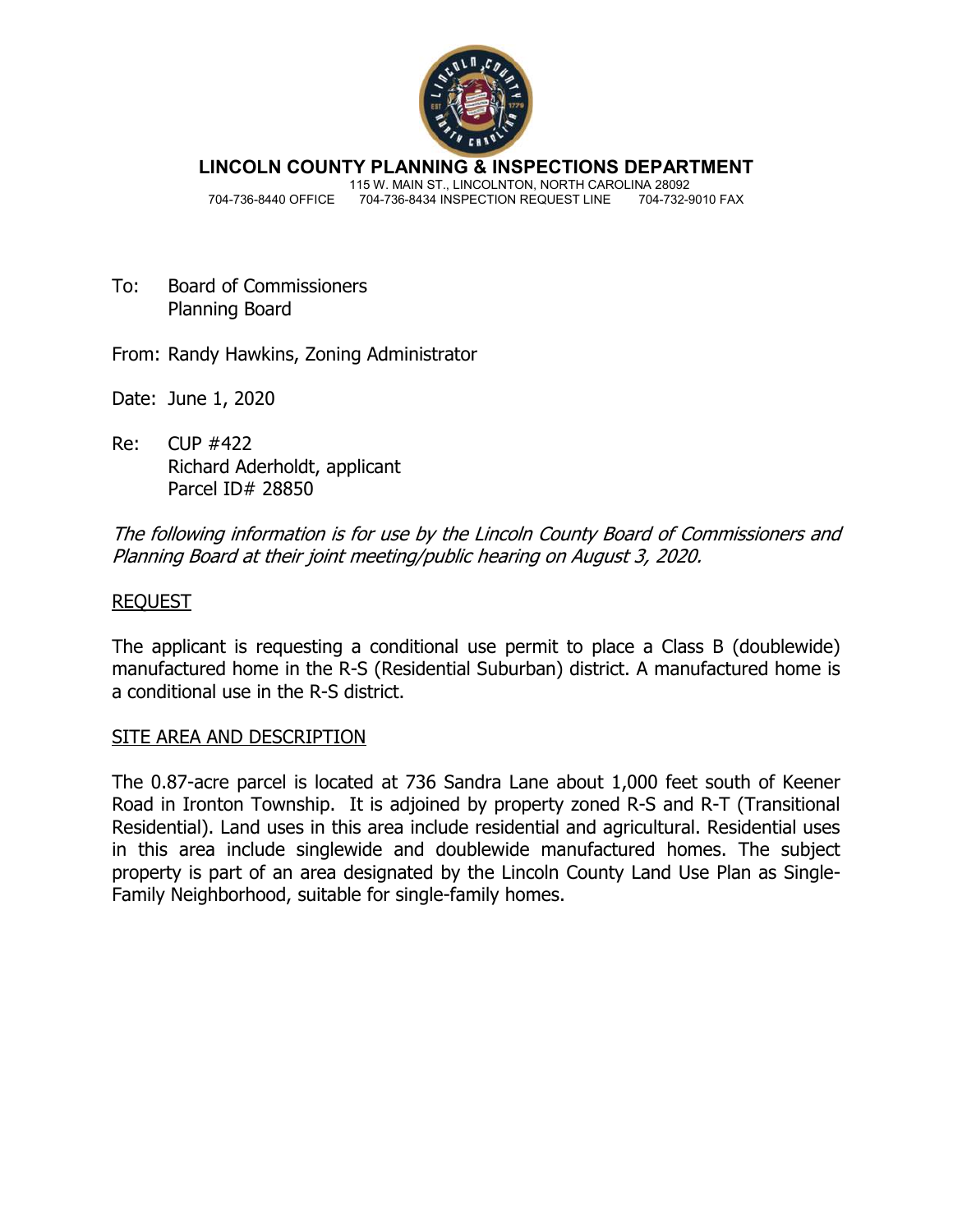

|                     | Applicant Richard Aderholdt                                                                                                                                           | Application No. CUP #422                                                                                                                                                                                                   |
|---------------------|-----------------------------------------------------------------------------------------------------------------------------------------------------------------------|----------------------------------------------------------------------------------------------------------------------------------------------------------------------------------------------------------------------------|
|                     | Location 736 Sandra Lane                                                                                                                                              | Parcel $#28850$                                                                                                                                                                                                            |
| Zoning District R-S |                                                                                                                                                                       | Proposed Use Class B (doublewide)<br>manufactured home                                                                                                                                                                     |
|                     |                                                                                                                                                                       | <b>FINDINGS OF FACT</b>                                                                                                                                                                                                    |
| 1.                  | according to plan.                                                                                                                                                    | The use will not materially endanger the public health or safety if located where proposed and developed<br>$YES$ NO $NOS$                                                                                                 |
|                     |                                                                                                                                                                       | FACTUAL REASONS CITED:<br><u> 1989 - Johann Stoff, amerikansk politiker (d. 1989)</u>                                                                                                                                      |
| 2.                  |                                                                                                                                                                       |                                                                                                                                                                                                                            |
|                     |                                                                                                                                                                       |                                                                                                                                                                                                                            |
| 3.                  |                                                                                                                                                                       | The use will not substantially injure the value of adjoining or abutting property unless the use is a public                                                                                                               |
|                     |                                                                                                                                                                       |                                                                                                                                                                                                                            |
| 4.                  |                                                                                                                                                                       | The location and character of use, if developed according to the plan as submitted and approved, will be in<br>harmony with the area in which it is to be located and will be in general conformity with the Land Use Plan |
|                     |                                                                                                                                                                       |                                                                                                                                                                                                                            |
|                     | After having held a Public Hearing on<br>After having held a Public Hearing on<br>listed herein, the following action was taken by the Lincoln County Planning Board: | and in light of the Findings of Facts                                                                                                                                                                                      |
| Board:              |                                                                                                                                                                       | In recommending such Conditional Use, the following conditions were recommended by the Lincoln County Planning                                                                                                             |
|                     |                                                                                                                                                                       |                                                                                                                                                                                                                            |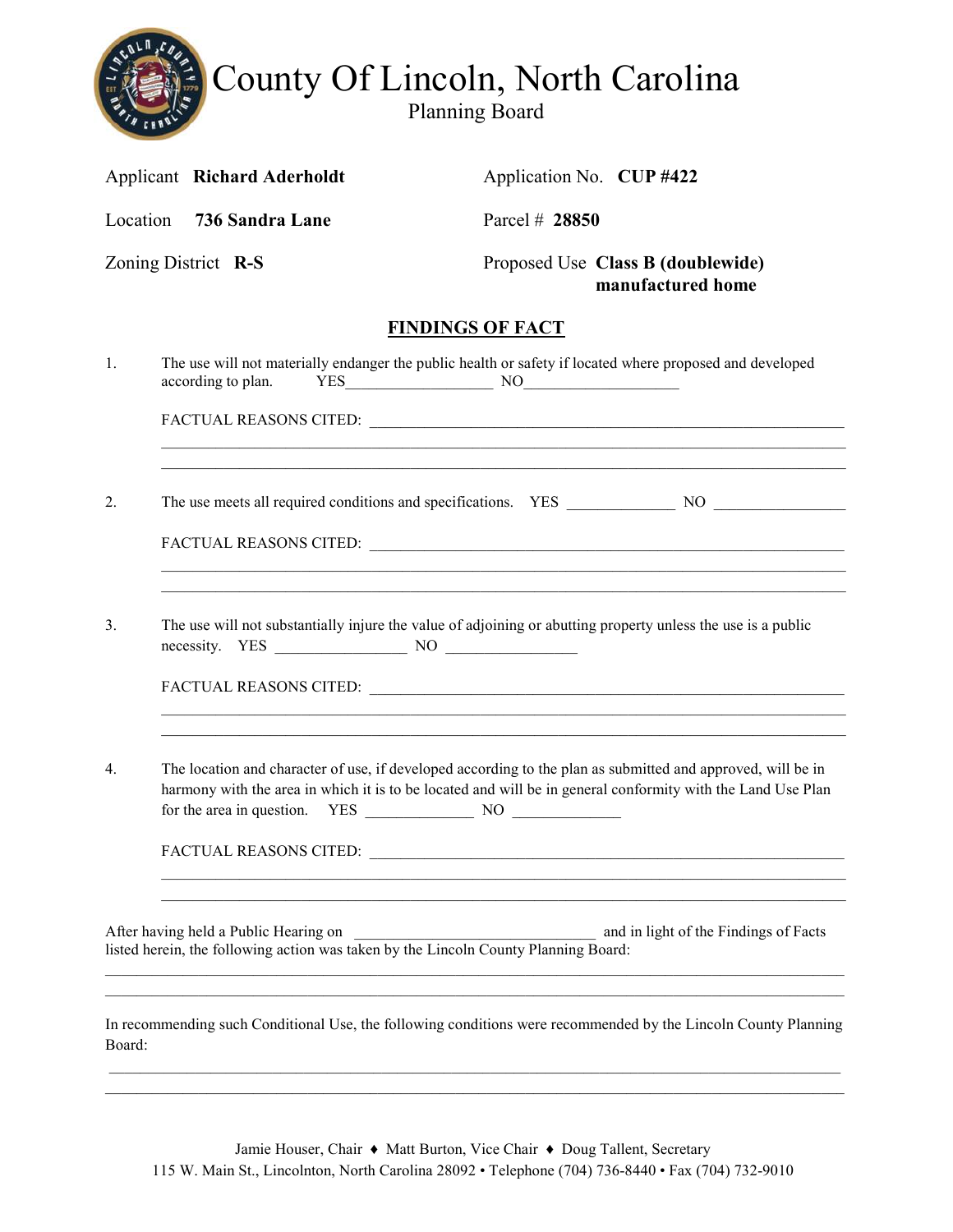

 $\sim$ 

 $\mathcal{F}$ 

# **Conditional Use Permit Application**

Lincoln County Planning and Inspections Department Zoning Administrator 302 N. Academy St., Suite A, Lincolnton, NC 28092 Phone: (704)736-8440 FAX: (704)732-9010

| <b>PART I</b><br>Applicant Name Richard Aderholdt                                                                                                                                                   |
|-----------------------------------------------------------------------------------------------------------------------------------------------------------------------------------------------------|
| Applicant Address 148 Sandra Lane, Lincolnton, NC                                                                                                                                                   |
| Applicant Phone Number 704 - 735-6625                                                                                                                                                               |
| Property Owner Name Richard Aderholdt                                                                                                                                                               |
| Property Owner Address 748 SandraLane, Lincolnton, NC                                                                                                                                               |
| Property Owner Phone Number 704-735-6625                                                                                                                                                            |
| <b>PART II</b><br>Property Location 736 Sandra Lane, Lincolnton, NC                                                                                                                                 |
| Property ID (10 digits) $3642 - 52 - 0998$ Property size $\boxed{\phantom{2} 87}$                                                                                                                   |
| Parcel # (5 digits) $28850$ Deed Book(s) $2207$ Page(s) $334 - 336$                                                                                                                                 |
| PART III<br>Existing Zoning District $\beta - S$                                                                                                                                                    |
| Briefly describe how the property is being used and any existing structures.<br>property is currently not being used;<br>no existing structures at this point in                                    |
| outside the state of the contract of the contract of the contract of the contract of the contract of the contract of the contract of the contract of the contract of the contract of $\mathbf{T}$ . |

Briefly explain the proposed use and/or structure which would require a Conditional Use Permit.

pouble wibe macapactured Home New

#### APPLICATION FEE (less than 2 acres \$250, 2+ acres \$500) MUST BE RECEIVED BEFORE PROCESSING.

I hereby certify that all knowledge of the information provided for this application and attachments is true and correct  $\frac{y-7-20}{\text{Date}}$ 

to the best of my knowledge. padentider

Applicant's Signature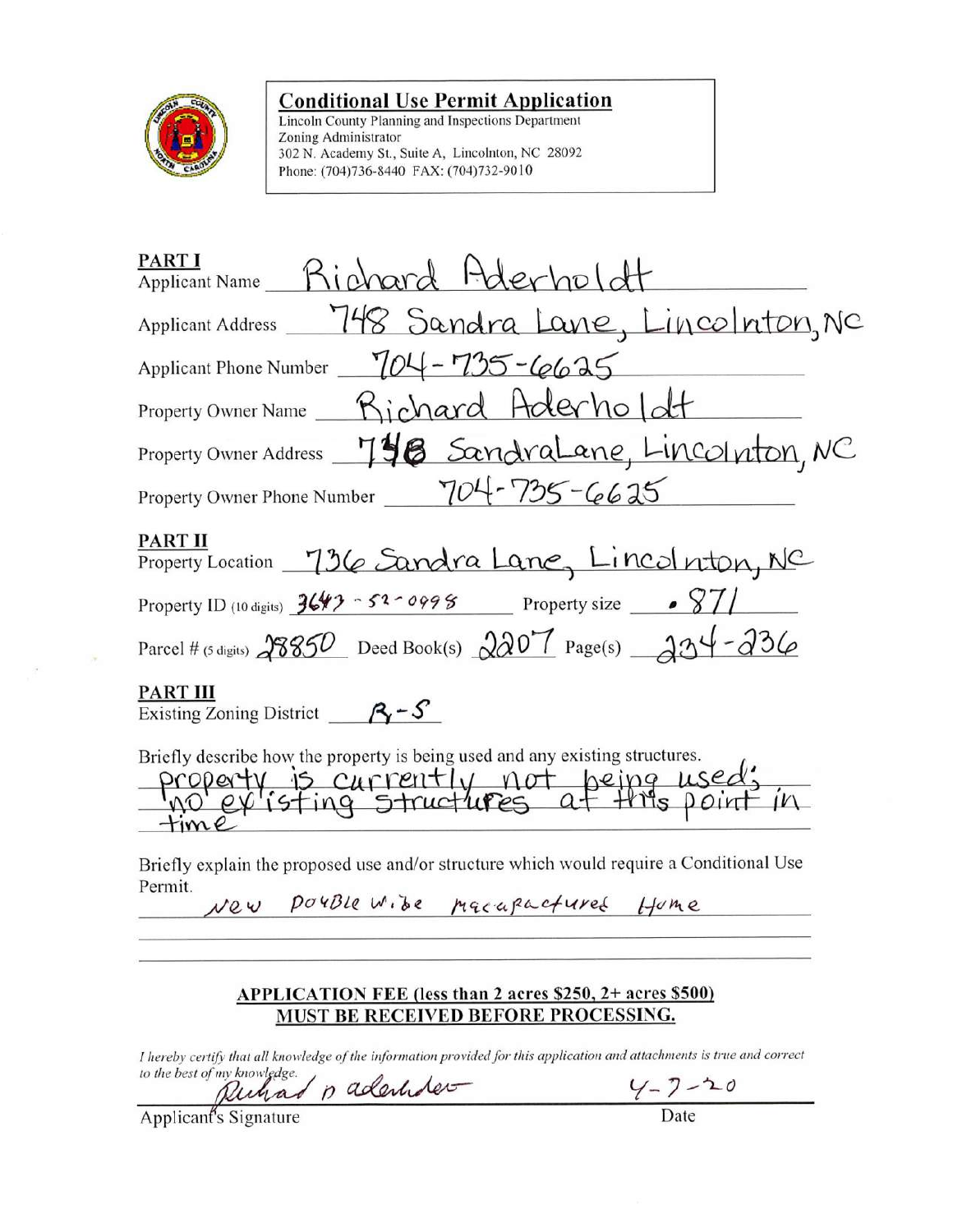### **APPLICANT'S PROPOSED FINDINGS OF FACT FOR A CONDITIONAL USE PERMIT**

Application No. **CUP #422 Applicant Richard Aderholdt** 

Property Location **736 Sandra Lane** Parcel ID# **28850**

Zoning District **R-S** Proposed Use **Class B (doublewide) manufactured home** 

# **PROPOSED FINDINGS**

1. The use will not materially endanger the public health or safety if located where proposed and developed according to plan.

**A permit to expand an existing septic system to serve the proposed home has been obtained. The home must be set up in compliance with the State Building Code.** 

2. The use meets all required conditions and specifications.

**A manufactured home is a conditional use in the R-S district. The home will meet the Unified Development Ordinance's appearance requirements and minimum setbacks from property lines.** 

3. The use will not substantially injure the value of adjoining or abutting property unless the use is a public necessity.

**Singlewide and doublewide manufactured homes are located in this area.** 

4. The location and character of use, if developed according to the plan as submitted and approved, will be in harmony with the area in which it is to be located and will be in general conformity with the Land Use Plan for the area in question.

**This is an area that includes manufactured homes. This property is part of an area designated by the Land Use Plan as Single-Family Residential, suitable for singlefamily homes.**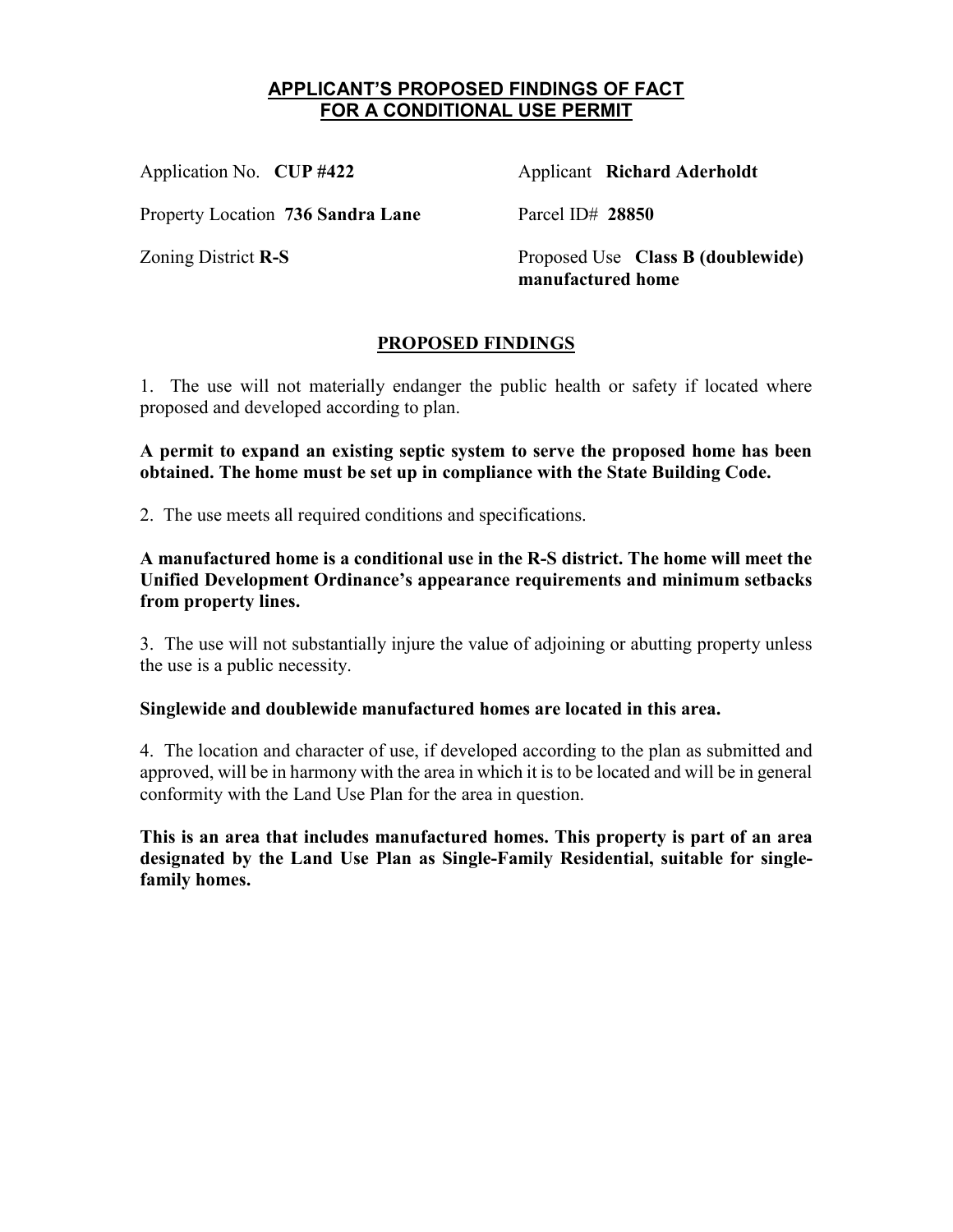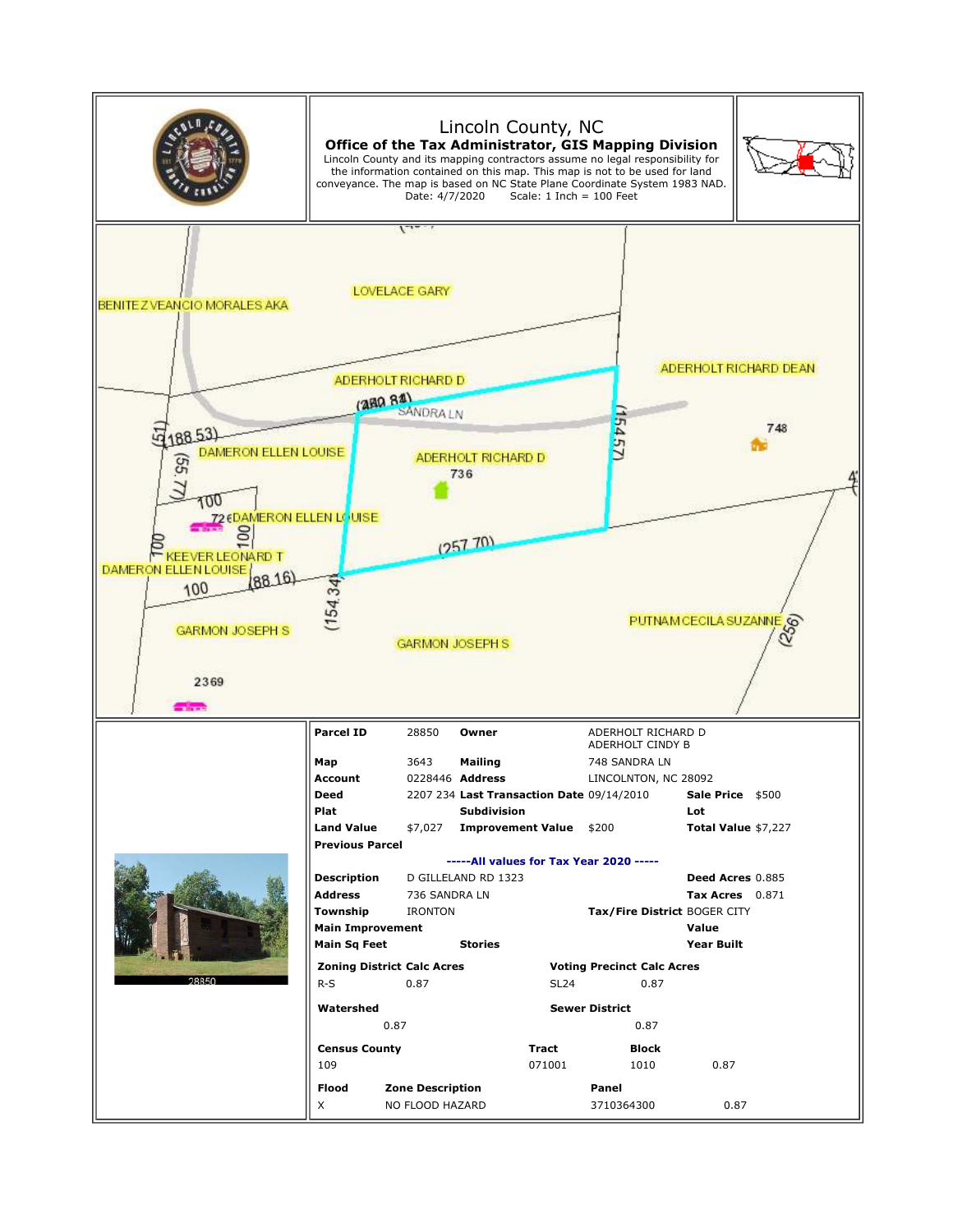# Conditional Use Permit #422 subject property is outlined in blue



April 7, 2020

Esri., Inc., Lincoln County, NC

0 100 200 Feet